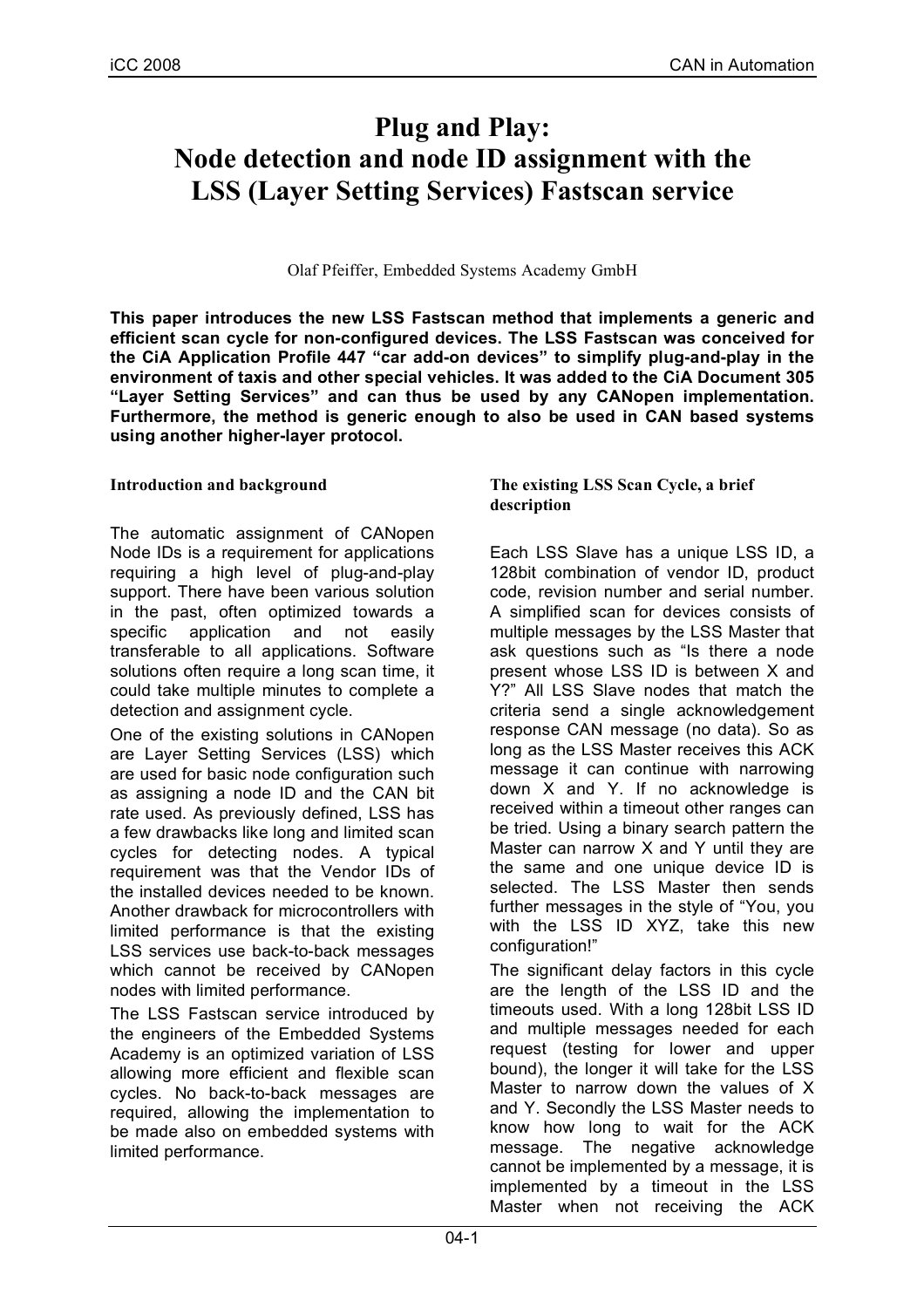message. So with the timeout the LSS Master knows that there are no nodes present in the current range from X to Y and has to try another range. The length of this timeout significantly changes the length of the scan cycle.

As the timeouts are not standardized and are application specific true plug-and-play was never achieved with the existing mechanisms. Some applications using this mechanism required multiple minutes to complete an auto-detection and node ID assignment cycle.

# **Requirements for CiA447, the car add-on devices**

When the interest group for car add-on devices was founded one of the first requirements was a reliable and efficient way to automatically assign node IDs. The scenario used as an example was that of a taxi with a printer connected to the CANopen network. At a taxi stand a typical situation could be that one driver says to the other: "My printer doesn't work, may I quickly try yours?" So a hot swap of devices during operation needed to be supported and a scan cycle of even a minute would not be acceptable. For the taxi drivers there needs to be an almost instantaneous feedback if the newly attached printer does or does not work.

# **Optimizing the scan cycle step by step**

So far the LSS scan cycle was not really standardized and not very efficient. However, any add-on would need to be backwards compatible and not interfere with existing implementations. For the Fastscan service a new command byte was introduced. The command byte is the first byte in the LSS Master message. Existing implementations would simply recognize that this new command is unknown and ignore the message. This ensures full backwards compatibility.

The next issue was that of multiple backto-back LSS Master messages. Any new mechanism would need to use one message only for each iteration step of the scan cycle, allowing lower performance devices to participate in the cycle.

Lastly, the mechanism would need to be so simple, that even low performance devices can achieve a short response time allowing for short timeouts. A node that has not yet a node ID assigned is still not configured and in this mode typically has not much other tasks to do, so even a lower performance implementation should be able to handle response times in the area of single digit milliseconds.

#### **Parameters of the LSS Fastscan Identify Master message**

The 8 bytes (0 to 7) of the LSS Master Message are used as follows with the Fastscan service:

# **Byte 0, command byte:**

Set to 81h, identifies this as a Fastscan Identify message

# **Bytes 1-4, IDNumber:**

32bits that are currently checked versus the Vendor ID, product code, revision number or serial number.

# **Byte 5, BitChecked:**

Defines how many of the bits in IDNumber are currently checked. This is a value in the range of 0 to 31. 31 means that only bit 31 is checked, 30 means that bits 31 and 30 are checked, 29 means that bits 31, 30 and 29 are checked and so on. 0 means that all 32bits are checked.

A value of 80h is an exception and indicates the start of a new scan cycle, all nodes supporting Fastscan reset their internal state machines and respond.

# **Byte 6, LSSSub:**

Defines which part of the 128bit LSS ID is currently checked in the 32bit IDNumber. This is a value from 0 to 3 representing the Vendor ID, product code, revision number or serial number.

# **Byte 7, LSSNext:**

Defines which part of the 128bit LSS ID will be checked towards the 32bit IDNumber in the next cycle. This is a value from 0 to 3 standing for the Vendor ID, product code, revision number or serial number.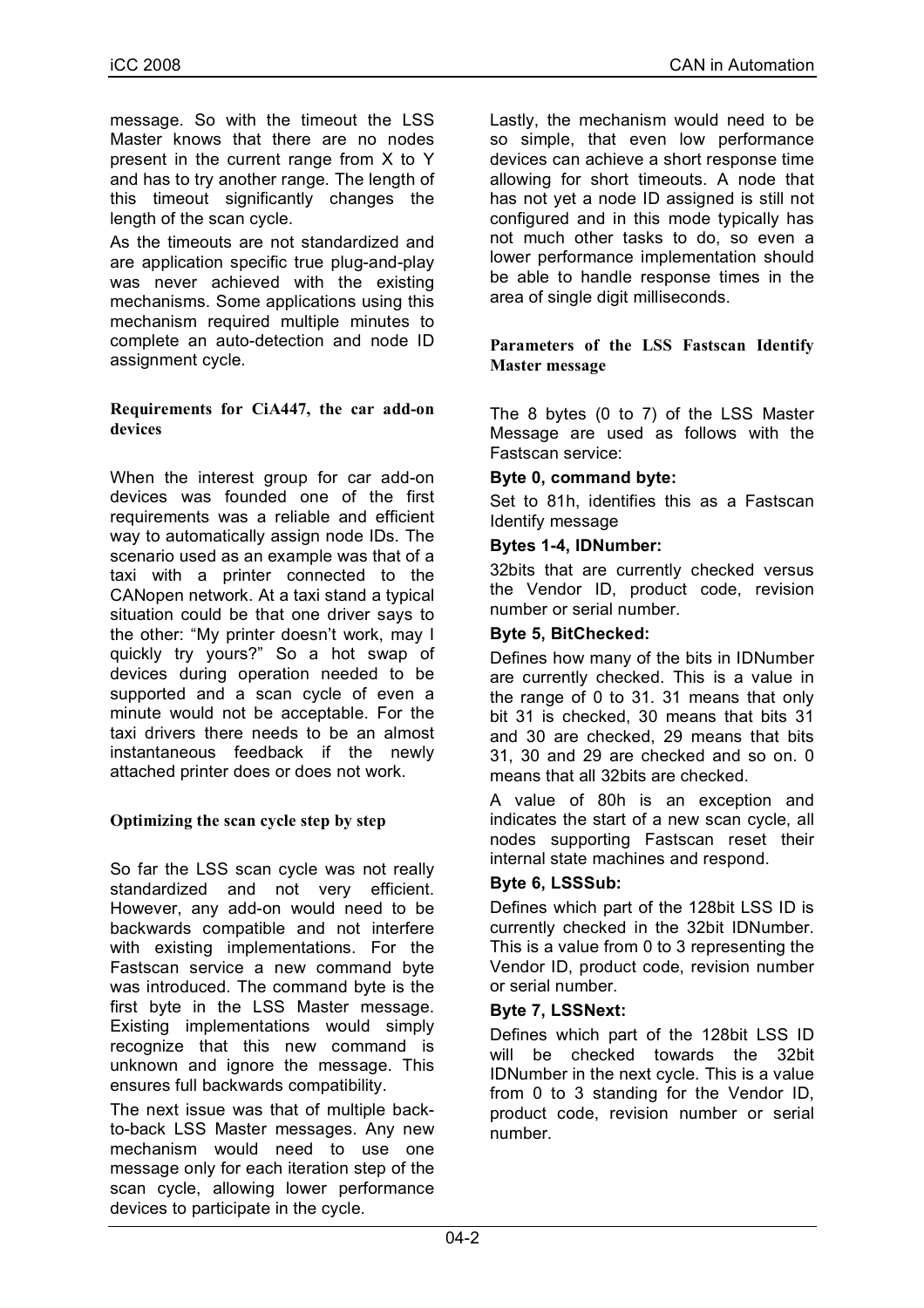#### **The most simple best case: LSS ID known**

If the LSS Master knows parts of the LSS ID of the nodes on the network, it can significantly shorten the scan cycle. The most simple case would be if an entire LSS ID is known. One can look at this scenario to get a first impression on how the Fastscan cycle works. The steps taken and initiated by the LSS Master would be:

# 1. Start new Fastscan cycle

The first LSS Master message would use a BitChecked value of 80h, indicating that all participating nodes should reset their internal state machines. All participating LSS slave nodes send an acknowledge message.

#### 2. Verify Vendor ID

The LSS Master puts the known vendor ID into IDNumber, sets BitChecked to 0 (all 32 bits checked), sets LSSSub to 0 (current check is Vendor ID) and LSSNext to 1 (next check is product code).

Nodes that receive this message and have a match of the Vendor ID set their internal state machine to "I have a match, now waiting for product code" and send the acknowledge message. Nodes that do not have a match of the Vendor ID go back to waiting for the start of a new Fastscan cycle.

# 3. Verify product code

The LSS Master puts the known product code into IDNumber, sets BitChecked to 0 (all 32 bits checked), sets LSSSub to 1 (current check is product code) and LSSNext to 2 (next check is revision number).

Nodes that receive this message and have a match of the product code set their internal state machine to "I have a match, now waiting for revision number" and send the acknowledge message. Nodes that do not have a match of the product code go back to waiting for the start of a new Fastscan cycle.

#### 3. Verify revision number

The LSS Master uses the same method as previously.

#### 4. Verify serial number

The LSS Master uses the same method as previously. Note that LSSNext is set to 4, indicating that this is the last check.

The node that receives this message and has a match of the serial number sets its internal state machine to "I have a complete 128bit LSS ID match, now going directly into LSS configuration mode" and sends the acknowledge message.

5. Node ID Assignment

The node can now be assigned a node ID number using the existing LSS services. These are all single LSS Master messages (no back to back), so the entire cycle was now completed without the usage of back-to-back LSS master messages.

#### **The second most simple case: a single bit of the LSS ID is unknown**

To get a step by step understanding of the LSS Fastscan service it is best to slowly increase the complexity. After looking at the most simplistic case of the entire LSS ID being known to the LSS Master we now increase the complexity by one bit: lets assume the LSS Master does not know the highest bit (31) of the serial number (but knows all other bits of the LSS ID). The LSS Fastscan cycle would now look a little bit different. Steps 1 to 3 would be the same as in the previous example and step 4 would now be:

4. Determine bit 0 of serial number

The LSS Master sets IDNumber to zero, sets BitChecked to 31 (only bit 31 is checked), sets LSSSub to 3 (current check is serial number) and LSSNext to 3 (next check will still be for serial number).

NOTE: At this point the LSS Master got this far in the Fastscan cycle because it previously received acknowledgement messages. So there must be at least one node on the network that has all previous bits of the LSS ID (Vendor ID, product code and revision number)

Case A: a node responds with an acknowledge message because in its own serial number bit 31 is set to zero. The LSS master receives the acknowledge message and knows that there is at least one node which has bit 31 of the serial number set to 0.

Case B: no node responds with an acknowledge message and the LSS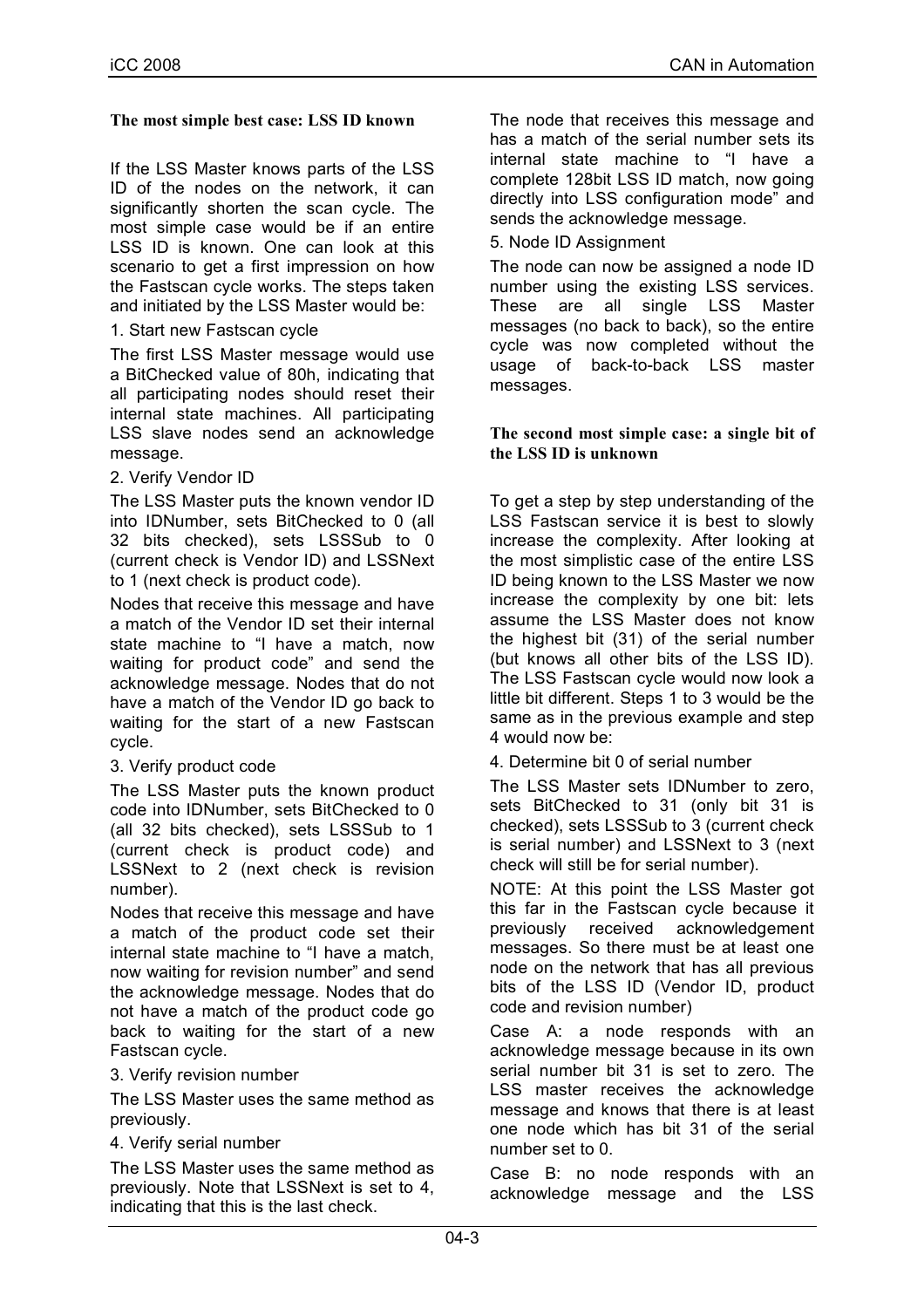Master internally generates a timeout. The LSS Master now knows (as in previous steps acknowledgement messages were received) that there must be a node which has bit 31 in the serial number set to 1.

In both cases the LSS Master can now add the newly gained knowledge to the existing knowledge about the LSS ID and complete the Fastscan cycle as in the previous example.

#### **The worst case: LSS ID is entirely unknown to the LSS Master**

Once a system is in place to determine a single unknown bit, this can easily be expanded to all 128 bits of the LSS ID. Using the BitChecked parameter the LSS Master can determine unknown bits step by step.

# **Optimization Options**

The knowledge the LSS Master has about the nodes connected has a direct influence on the scan time. If mostly a few selected Vendor IDs or product codes are used in a system, then the LSS Master can scan for these first, before initiating a bit by bit cycle – so a scan for such nodes will complete significantly faster.

A method used in CiA447 and generally recommended is that the LSS Master internally keeps a list of all nodes previously found in non-volatile memory. A system restart without any changes (same nodes used as previously) then only consists of best cases and each node can typically be configured within 50 to 100 milliseconds.

Just adding/changing a single node then only requires one complete bit by bit check loop which typically completes in less then a second.

# **Timing Analysis and Test Implementation**

The timeout used is by the LSS Master to determine if an acknowledge message was received or not is the biggest factor when it comes to the entire time needed to complete a scan cycle.

Unfortunately the timeout is also directly responsible for the level of plug-and-play support. If the LSS Master uses a timeout that is shorter than the response time of the LSS Slaves, the Fastscan cycle will fail.

As the LSS Master and Slave messages used have a very low CAN priority the LSS Master must be furthermore intelligent enough to dynamically extend the timeout in times of heavy CAN traffic load.

First implementations by Embedded Systems Academy have shown that LSS Fastscan Slaves based on embedded microcontrollers can start transmitting their responses to the LSS Fastscan Master in less than 5 milliseconds. On an otherwise idle network a LSS Master timeout of 7 milliseconds was used, resulting in a complete 128bit identification of a single node in less than a second.

The LSS Fastscan mechanism was implemented into Embedded Systems Academy MicroCANopen source code which is available at no charge for educational purposes.

# **Outlook**

The LSS Fastscan service is currently in the process of being integrated into CiA305.

To ensure some level of guaranteed plugand-play service we suggest introducing two classes of LSS Slaves, class I are nodes that can start transmitting their responses within 5 milliseconds of the reception of the LSS Fastscan Master message. Class II devices are those that can start transmitting their responses within 20 milliseconds of the reception of the LSS Fastscan Master message.

The responsibility for selecting a timeout value lies with the LSS Fastscan Master. Preferably the Master always supports an adaptive timeout that is automatically<br>extended in cases of high CAN extended in cases of high CAN background traffic or in case of failures in the scan cycle.

The LSS Fastscan mechanism can also be used on other higher layer protocols. All that is required for the implementation is an unused CAN message identifier pair for the LSS Master request and the LSS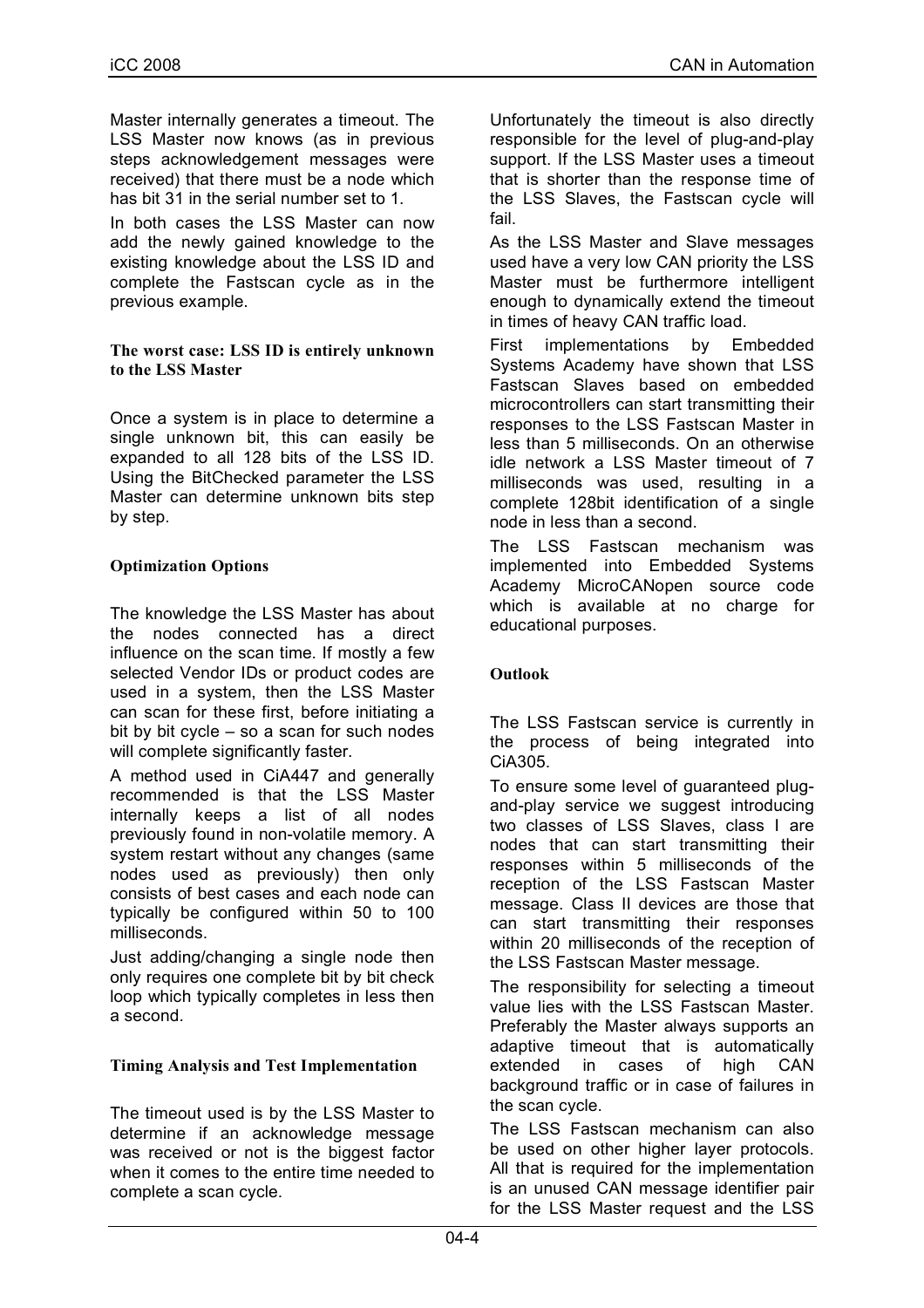Slave response. Per default, these are 7E4hand 7E5h. **Pseudo Code for LSS Slave Responder** This section shows the pseudo code executed with the reception of the LSS Fastscan Master message. The parameters IDNumber, BitChecked, LSSSub and LSSNext need to be extracted from that message. Found: local boolean variable Mask: local unsigned 32bit variable MyState: global unsigned 8bit variable LSS ID[4]: const array with four 32bit unsigned values containing 128bit LSS ID Found  $= 0$  IF BitChecked == 80 { // Reset, re-init Found  $= 1$  $MyState = 0$  } ELSE IF LSSSub == MyState { // Slave is in the state requested Mask = FFFFFFFFh << BitChecked IF (LSS\_ID[LSSSub] & Mask) == (IDNumber & Mask) { // All bits requested match Found =  $1$ ; // Update own state as commanded by Master MyState = LSSNext IF BitChecked == 0 { // all 32bit match IF LSSSub == 3 { // Complete match, scan completed, NODE IDENTIFIED // Switch node to configuration mode now! PerformWhatIsNeededToSwitchToLSSConfigMode() } // end of LSSSub == 3 } // end of BitChecked == 0 } // end of bits match } // end of LSSSub == MyState IF Found  $== 1$  { // Send an acknowledge response as long as Found SendAcknowledgeMesaage() }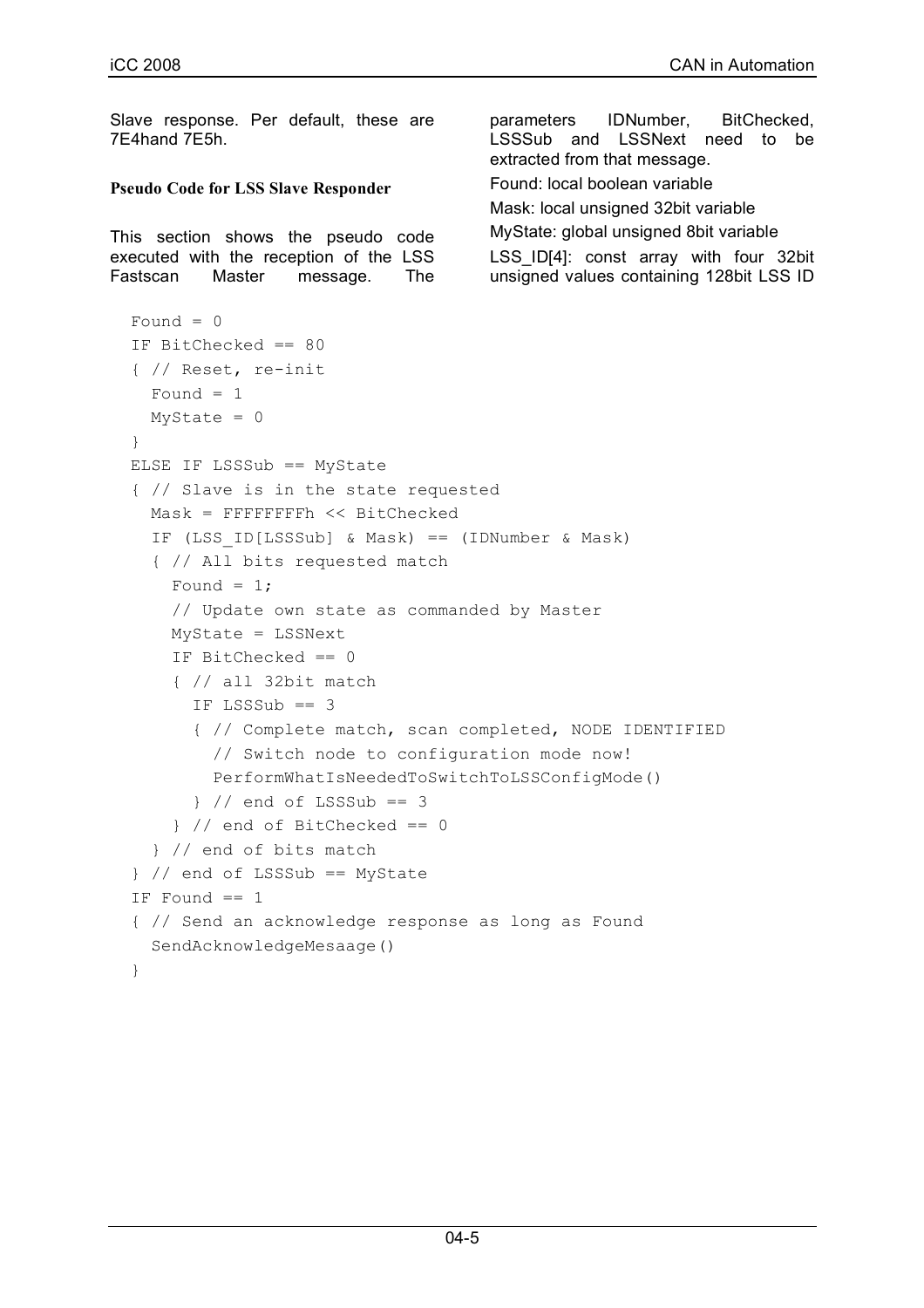| CAN   | Msg Type            | <b>Details</b>                     | <b>Comment</b>             | Raw Message (hex)       |
|-------|---------------------|------------------------------------|----------------------------|-------------------------|
| 0x7E5 | <b>LSS Request</b>  | LSSFS: Vendor ID - Ignore all bits | find non confq nodes       | 81 00 00 00 00 80 00 00 |
| 0x7E4 | <b>LSS Response</b> | Identify                           | start vendor ID            | 4F 00 00 00 00 00 00 00 |
| 0x7E5 | <b>LSS Request</b>  | LSSFS: Vendor ID - bits 31 - 31    | start vendor ID            | 81 00 00 00 00 1F 00 00 |
| 0x7E4 | <b>LSS Response</b> | Identify                           | response: bit 31 is zero   | 4F 00 00 00 00 00 00 00 |
| 0x7E5 | <b>LSS Request</b>  | LSSFS: Vendor ID - bits 30 - 31    |                            | 81 00 00 00 00 1E 00 00 |
| 0x7E4 | <b>LSS Response</b> | Identify                           | response: bit 30 is zero   | 4F 00 00 00 00 00 00 00 |
| 0x7E5 | <b>LSS Request</b>  | LSSFS: Vendor ID - bits 29 - 31    |                            | 81 00 00 00 00 1D 00 00 |
| 0x7E4 | <b>LSS Response</b> | Identify                           | response: bit 29 is zero   | 4F 00 00 00 00 00 00 00 |
| 0x7E5 | <b>LSS Request</b>  | LSSFS: Vendor ID - bits 28 - 31    |                            | 81 00 00 00 00 1C 00 00 |
| 0x7E4 | <b>LSS Response</b> | Identify                           | response: bit 28 is zero   | 4F 00 00 00 00 00 00 00 |
| 0x7E5 | <b>LSS Request</b>  | LSSFS: Vendor ID - bits 27 - 31    |                            | 81 00 00 00 00 1B 00 00 |
| 0x7E4 | <b>LSS Response</b> | Identify                           | response: bit 27 is zero   | 4F 00 00 00 00 00 00 00 |
| 0x7E5 | <b>LSS Request</b>  | LSSFS: Vendor ID - bits 26 - 31    |                            | 81 00 00 00 00 1A 00 00 |
| 0x7E4 | <b>LSS Response</b> | Identify                           | response: bit 26 is zero   | 4F 00 00 00 00 00 00 00 |
| 0x7E5 | <b>LSS Request</b>  | LSSFS: Vendor ID - bits 25 - 31    |                            | 81 00 00 00 00 19 00 00 |
| 0x7E4 | <b>LSS Response</b> | Identify                           | response: bit 25 is zero   | 4F 00 00 00 00 00 00 00 |
| 0x7E5 | <b>LSS Request</b>  | LSSFS: Vendor ID - bits 24 - 31    |                            | 81 00 00 00 00 18 00 00 |
|       |                     |                                    | no response: bit 24 is one |                         |
| 0x7E5 | <b>LSS Request</b>  | LSSFS: Vendor ID - bits 23 - 31    |                            | 81 00 00 00 01 17 00 00 |
| 0x7E4 | <b>LSS Response</b> | Identify                           | response: bit 23 is zero   | 4F 00 00 00 00 00 00 00 |
| 0x7E5 | <b>LSS Request</b>  | LSSFS: Vendor ID - bits 22 - 31    |                            | 81 00 00 00 01 16 00 00 |
| 0x7E4 | <b>LSS Response</b> | Identify                           | response: bit 22 is zero   | 4F 00 00 00 00 00 00 00 |
| 0x7E5 | <b>LSS Request</b>  | LSSFS: Vendor ID - bits 21 - 31    |                            | 81 00 00 00 01 15 00 00 |
|       |                     |                                    | no response: bit 21 is one |                         |
| 0x7E5 | <b>LSS Request</b>  | LSSFS: Vendor ID - bits 20 - 31    |                            | 81 00 00 20 01 14 00 00 |
|       |                     |                                    | no response: bit 20 is one |                         |
| 0x7E5 | <b>LSS Request</b>  | LSSFS: Vendor ID - bits 19 - 31    |                            | 81 00 00 30 01 13 00 00 |
| 0x7E4 | <b>LSS Response</b> | Identify                           | response: bit 19 is zero   | 4F 00 00 00 00 00 00 00 |
| 0x7E5 | <b>LSS Request</b>  | LSSFS: Vendor ID - bits 18 - 31    |                            | 81 00 00 30 01 12 00 00 |

#### **Trace recording of LSS Fastscan execution**

0x702 Bootup | extending node 2 boots up | 0 The trace recording above is a summary of a LSS Fastscan execution. The columns show the CAN message identifier seen on the network, the message

interpretation with type and details, a comment and the raw message contents.

no response: bit 18 is one

no response: bit 16 is one

continuation

continuation

0x7E5 | LSS Request | LSSFS: Vendor ID - bits 17 - 31 | 81 00 00 34 01 11 00 00 14 01 11 00 00 0x7E4 LSS Response Identify response: bit 17 is zero 4F 00 00 00 00 00 00 00 0x7E5 | LSS Request | LSSFS: Vendor ID - bits 16 - 31 | 81 00 00 34 01 10 00 00

 $0x7E5$  LSS Request LSSFS: Vendor ID - bits 0 - 31 verify entire vendor ID 81 41 53 35 01 00 00 01 0x7E4 LSS Response | Identify | ID 0x01355341 confirmed | 4F 00 00 00 00 00 00 00

0x7E5 | LSS Request | LSSFS: Serial Number bits 0 - 31 | serial number 0x00000000 | 81 00 00 00 00 00 03 04 0x7E4 LSS Response Identify 4F 00 00 00 00 00 00 00 0x7E5 | LSS Request | Configure Node ID - NID: 0x02 | assign node ID 2 | 11 02 00 00 00 00 00 00 00 0x7E4 LSS Response Configure Node ID - Success 11 00 00 00 00 00 00 00 0x7E5 LSS Request Store Configuration 17 00 00 00 00 00 00 00 0x7E4 LSS Response Store Configuration - Success 17 00 00 00 00 00 00 00 0x7E5 LSS Request Switch Mode Global - Operation start node 04 00 00 00 00 00 00 00